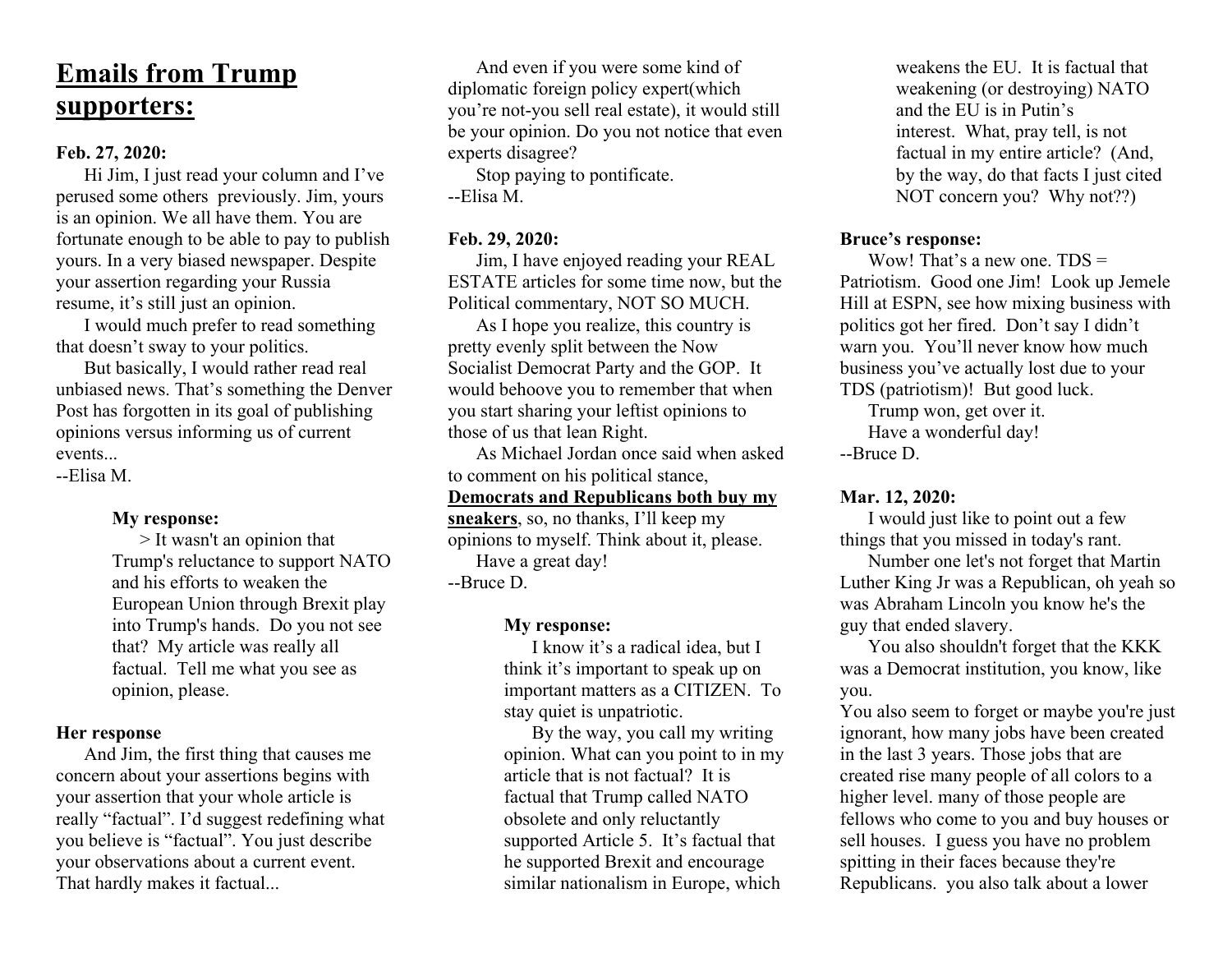level of public discourse I'm guessing you must be talking about how the president's opponents talk about him right?

When President Obama won his presidency many Republicans didn't like it because basically their guy lost. However most Republicans like me just accepted it as him winning fair and square and just sucked it up and waited for the next election. I contrast that to Democrats like you who go absolutely nuts I mean insane over this president and are blinded by the accomplishments this administration has made. It makes you look really really stupid.

Let's also not forget that your writing is not journalism it's a paid for advertisement. The funny thing is that I still always read your stuff because of the real estate, but now I just read it to see how far you've gone off the deep end. It's very entertaining keep up the bad work.

--Dean M.

# **Mar. 26, 2020:**

I hope you get the money the big shot realtor wants. Reading your column allows me to laugh at you during these difficult times. I always considered real estate sales people used car salesmen. What a waste of your college education. --Jim B.

# **Mar. 26, 2020:**

I am a longtime reader of your real estate column and have found it informative/enjoyable.

I, however, take exception to your attempts into the political arena. You obviously have every right to dislike

President Trump but in my opinion I think you significantly dilute your efforts by choosing an alternative who suffers from a combination of hoof/mouth disease and signs of early dementia. In fact your efforts in the latter render your effectiveness in real estate questionable. In conclusion your request for funding to the tune of \$8,000 gave this 78 year old a good laugh during these trying coronavirus times.  $-C$ lif R.

## **Mar. 26, 2020:**

The answer is NO!! It's not enough to endear the fishwrap Denver Post, the sub-JV edition of NY Times and Washington Post, but to come across this prattle in the Thursday supplement is almost more than any normal person can take! (I do consider myself normal!) Unlike yourself who is obviously suffering from a very serious case of "Trump Derangement Syndrome" which is reflected in the weekly tripe you've put out lately. I feel I already contribute to your birdcage bottom cover by paying 200% more this year is subscription than a year ago. A typical lefty ploy! Charge more, give less!! Oh, how I pray for the return of the Rocky Mountain News! But, alas, readers are stuck with the socialist and anti-American propaganda put out by the editorial staff and others like yourself and call it journalism! What a joke!! Journalists are objective, report facts (oh, I know your man Joe states, "we don't need the truth, we have the facts" along with all of his other gaffes over the last few years. Joe needs more than a "Shadow Cabinet"! He needs time in a 'memory loss' center for

those who cannot remember what state he is in or to keep his hands off the ladies who he thinks are his admirers! Go Joe, you girl slayer! He, along with all the other lefties approve of infanticide (Killing viable fetuses even after birth!), giving free everything to illegal aliens, to believing that doing away with fossil fuels will solve the 'warming' question, disapprove of picture ID for voting ("Oh, there is no voter fraud in our party!"). And many other reasons voters will re-elect the brash, egotistical, crude, and profane Trump over anyone the socialists put up against him. You folks just don't get it! Patriotic Americans see through the swamp's efforts to impeach the guy with unfounded charges, daily personal attacks on the President and his family and anyone who associates with him (and that includes the majority of legal voters in this country!!) I cannot wait until the first debate between Trump and Biden! That will be pure comedy and entertainment even when Joe is given the questions before the contest (as Hillary did!). Joe will fumble the ball and stutter and stammer and ask "Chuck to standup" from his wheelchair!!

I know that no case has been made here except it gives me a thrill to say a few things to someone who needs a lesson and reality check as to what is happening in this country. And it is not going to go the way the socialists think!! Poor Rachel and crew at MSNBC and Wolf with his no ratings staff at CNN. And, oh yes, the wannabes at the Denver Post who wish they could be like them!

--Bob D.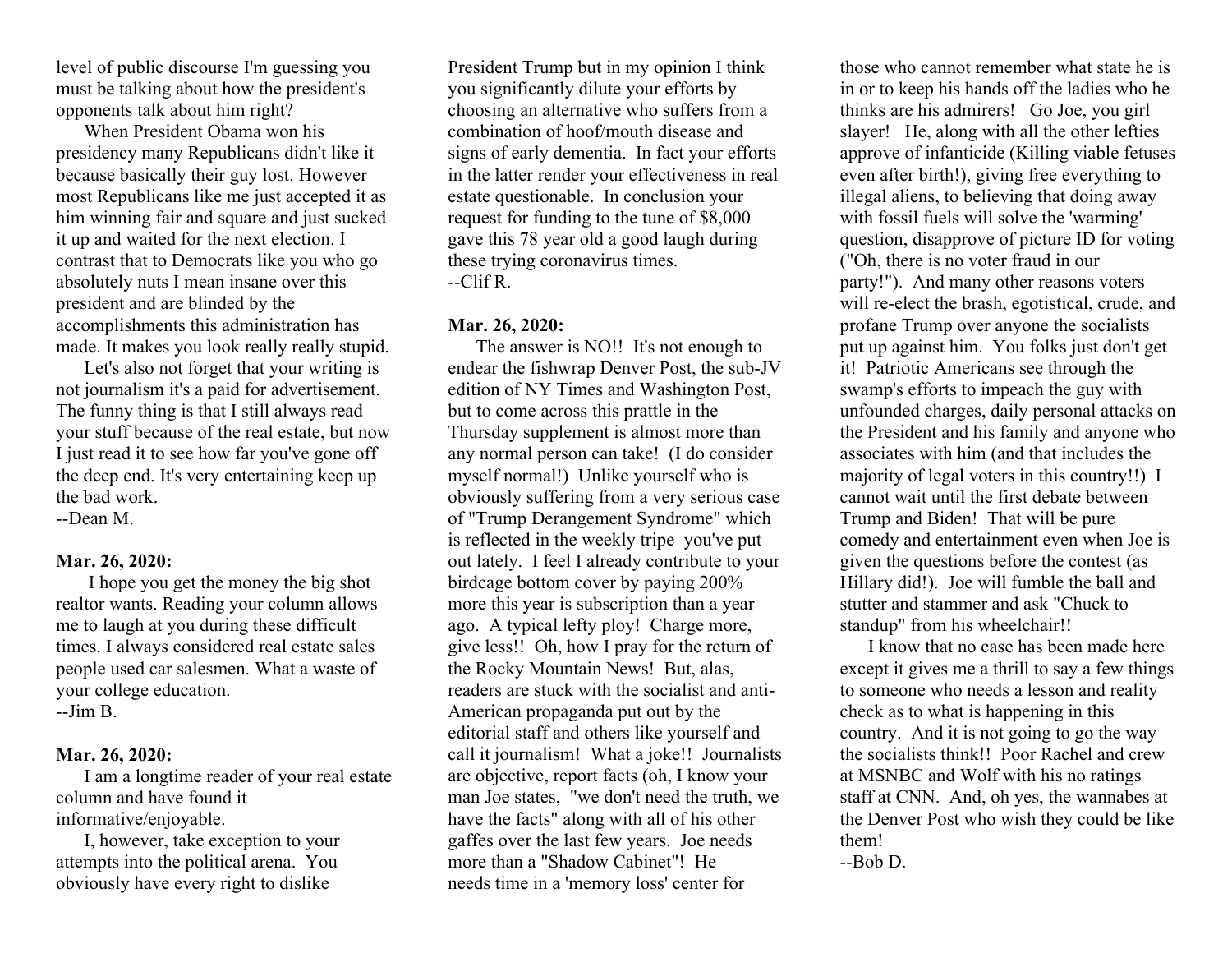## **April 9, 2020:**

I have been enjoying your real estate news for many months. Stick to real estate. Are you and the Denver Post so hard up for copy that you have to bash our president? I'm a conservative who had to witness the political correctness and the world order of Obama for eight years. The difference is that during Obama we quietly watched the destruction.

You loud mouths are destroying any and all respect for the office of the president.

I have read your column for the last time. I respect the office of our president and his stand for life and the thriving economy that allowed for your real estate success.

I love Trump and will think of people like you who have profited from this economy and for America's newfound economic and political strength. I suppose you would like Hillary to be in the White House so we could surely be third world!

I hope you have lost 50% of your customers, like me! I will think of you when Trump wins in a landslide in November.

Be gracious, Jim! Keep your negative opinions to yourself about our president. You must be successful to be stupid enough to mix business and politics. You are an idiot! I will miss reading your real estate news. Who cares what you think? You are a bully!!! You don't hold a candle to my president.

--Mary Ellen S.

## **April 23, 2020:**

i realize you pay for the privilege of spewing nonsense every week but today shows the typical "progressive" bias..you ask why Trump supporters follow him blindly but you never said this when Obama was President. where was your outrage when Obama allowed Putin to do whatever he wanted and it resulted in the deaths of MILLIONS?

As for the Trump is a sexual assaulter..you will vote for Biden who is accused of FINGER BANGING a staffer..but, as usual, you look the other way when it's a Dem. --Gino P.

#### **April 23, 2020:**

Your article was riddled with personal distain for our President, therefore, what you wrote is merely your attempt to sway and keep YOUR support base.

There is definitely a common thread between people like you and the left, always blaming, always looking for the bad, twisting the truth at every opportunity. You, Mr. Smith, are what our country does not need. Why can't you be a positive doer and make a difference in our country? You sit behind a desk pounding out mistruths and think that people are going to give you credibility and money?

Donald Trump is a human being who is flawed but stands up for our country and makes things that are seemingly impossible, happen. He has endured relentless assault from the media and people like you, but he stands tall and never gives up. Exactly the kind of leader America needs.

Democrats are such poor losers and cannot take not getting their way. Hence, they will do and say anything to in an

attempt to destroy their opponents. Are you not flawed? Have you ever told a lie? Have you ever secretly lusted after a woman? Have you ever misspoke? Have you ever tried to seek the good in people though they don't share your beliefs? Are you higher than thou? No need to answer, I already know. This is why Trump supporters feel as they do. There are a lot more of us than you think. Americans are SO tired and weary of your antics.

We will rise and stand with President Trump to see that he is re-elected this year. He will win and I will have great satisfaction in saying "I told you so." --Vicki F.

#### **April 23, 2020:**

Would you please stay out of politics and just keep selling your little houses. I was shocked that you were actually soliciting money to continue bashing our current administration. People like you are the problem. I do not know why your think your are politically qualified to do this.....I certainly do not know why any person...I do not care what political persuasion they are....would actually send you money. God help us.

Good luck with your little houses. Stay out of politics. Please...Please...stay out of politics.

--Nancy Z.

#### **April 23, 2020:**

I've talked to you before about videoing realtor visits, but what I want to know is how you can be so one sided and twist the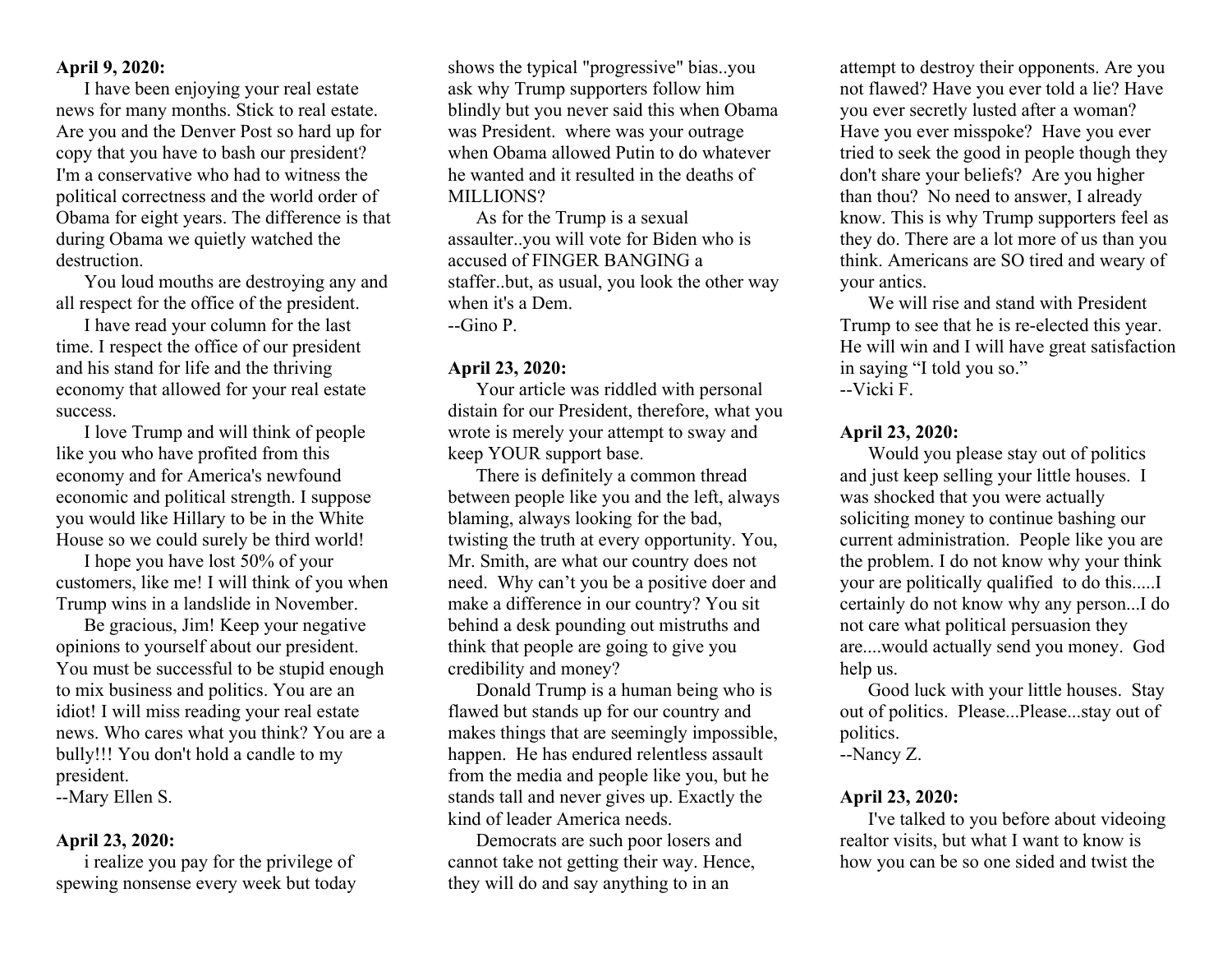truth just like the CNN's and MSNBC's of the world.

Regarding your "Why are Trump supporters..." and your demagoguery! Factoids

> 1. Comment "killing people on 5th avenue". Bad choice of words but just a comment about the great support of his voters. When listened to in his speech, its totally innocuous! So your implication was purposeful misdirection and a lie! (Fake news!

> 2. A man who groped a woman on an airplane said that about Trump – NOT Trump. Excuse me but another fake news comment!

3. Who are these 20 women and what does an allegation of being a sexual predator mean? Did he do something that they can they prove? How about your assumed buddies Biden or Clinton and the "real" allegations of sexual misconduct. Or the "actual" illegal or Quid Pro Quo statements made by then VP Biden and a Ukrainian prosecutor covering for the payoff's to his son.

You people that suffer from TDS should be ashamed of yourself. But more so should the paper that publishes your nonsense! --Frank K.

## **April 23, 2020:**

Just once I would like to see positive written by you regarding Trump. Whether I like him or not, please be honest when writing your column and talk about the good things he has done. You name, and be specific, what has Nancy Pelosi and the rest

of her people done for the people of the USA. And, I can't believe you have a "GoFundMe" site.'

Seems to me you have more then enough money to fund your weeking commentary yourself. The money you have raised should, in all honesty, go to a much more worth cause.

Shame on you - another extreme left Democrate looking to put more money in your pocket --Betty F.

#### **April 23, 2020:**

I just wanted to let you know, Jim Smith, that I can do without your liberal smack talk in my hub paper. Take your hate someplace else, okay? You've evidently made at least a billion dollars on the fact that all the prices in the last real estate in the last two years. So what do you got to b\*\*\*\* about, okay? Stay out of my paper. --Karen J.

**April 23, 2020:**  Your article essentially asks "how can all those folks be so stupid?"

A couple of ideas about that. First of all, in my opinion, it is not possible to be a Christian and a democrat at the same time, due to liberals' stance on Right to Life. Secondly, we are justifiably fearful of losing our Second Amendment Rights. Therefore, we have no choice but to support President Trump, regardless of his rough edges.

When I see how left the left the has swung in the last two years, I am concerned

about the sanctity of everything I hold dear. Seeing legislators like OAC in office at a national level, and people like Candi CdeBaca, an avowed communist, sitting on our neighboring city's council, I have to wonder how we can possibly hold true to the intent of our founding fathers. Be very afraid.

--Mike H.

#### **April 24, 2020:**

It was the despicable behavior of Presidents such as the womanizing adulterous John F Kennedy and the impeached serial rapist Bill Clinton and his deep friendship and travelling about with pedophile Jeffrey Epstein that have inured American voters to the disgraceful acts of President Trump. (There are probably some who would still vote for Clinton or Kennedy if he were alive.) Throw in the Democratic clown-car primary with the last clown standing being a fantasizing senile plagiarist and you have a pretty good idea of what will be the result in November. --Tom B.

# **April 24, 2020:**

I read your British article. It appears to attack Trump's personality, not his accomplishments.

I can tell that you obviously hate the man, and that's okay with me.

I agree that Trump is odd and some of the things that comes out of his mouth makes me cringe. Yes, he has a huge ego and is definitely boastful.

I've worked with special needs Adults for over 30 years.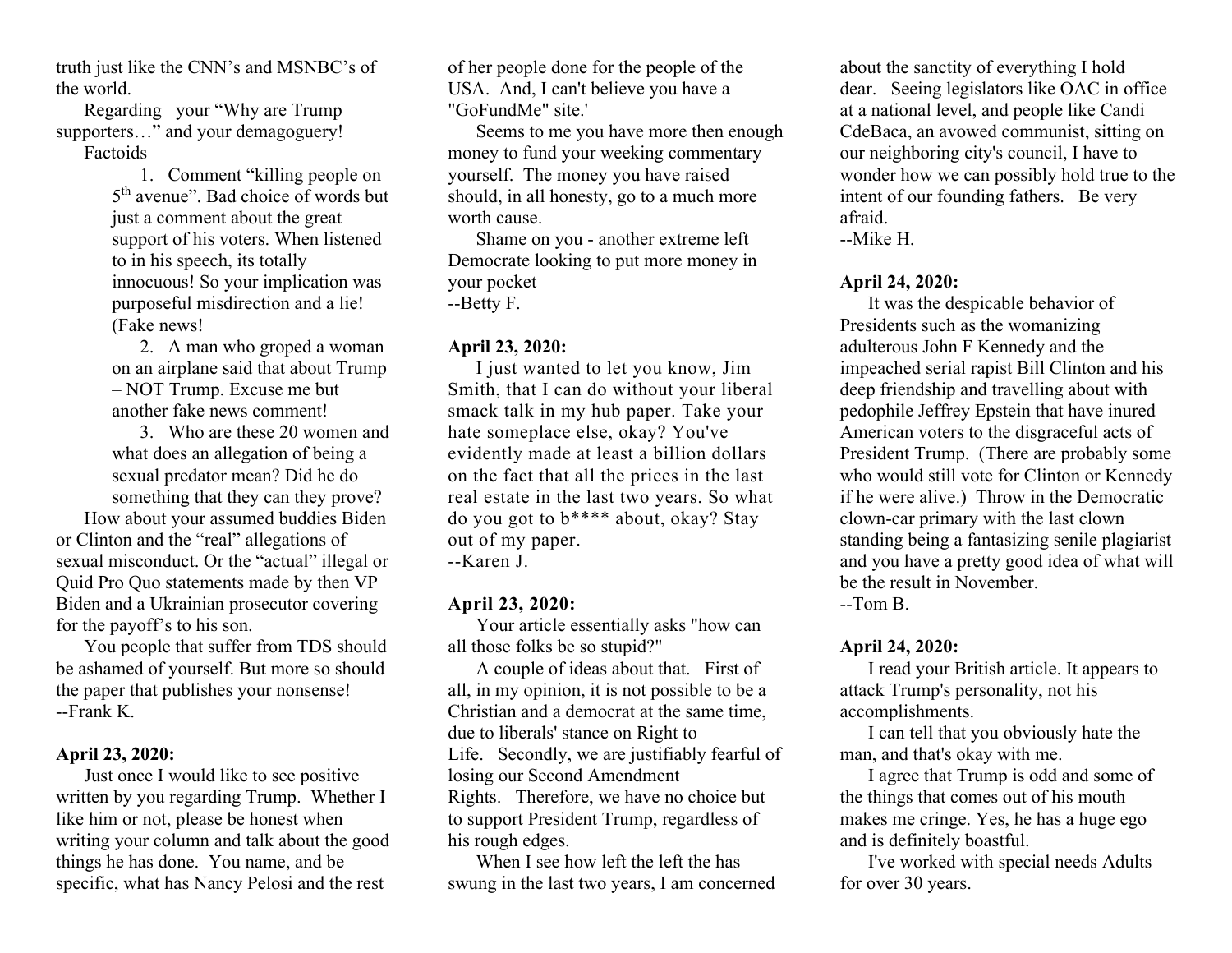I firmly believe that Trump has Asperger's Syndrome, which accounts for his curious behavior.

Trump went up against 14 Republican politicians in the primary and won. Frankly, my first choice was Dr. Ben Carson and Trump was my last choice.

Trump figured out how to get the electoral votes in order to win the election. We were all surprised!

The articles I sent you say that he has stopped working. He did turn over the Corona crisis to each state this past week. That's the way the system should work. Each state has different outbreaks and needs. It's now up to the governors and local governments to proceed forward.

The other article says that he isn't a good leader. If you had read my previous email, you would realize what a great job that he has done during this unprecedented crisis.

10 days after the first case in the U.S. Trump stopped airline travel to the U.S. He was vilified as xenophobic and racist!

If you've watched the movie Temple Grandin and the movie series Einstein, you will notice that geniuses generally are socially challenged and have unusual behaviors. Trump definitely is challenged and has unusual behaviors.

I had hoped that you might have an open mind so that we can share.

I'm still hoping that that is the case because I have followed your column weekly for decades.

Trump is giving detailed updates on the Corona Virus each day.

I read the Denver Post Wednesday through Sunday. It definitely leans to the left.

You're a very smart businessman who has been quite successful. --Linda W.

## **April 27, 2020:**

You are having trouble understanding why President Donald Trump was elected and why he will probably be e3lectted again.

Let a former Scoop Jackson style democrat changed to a republican shed some light on the subject.

I did not vote for Donald Trump, I voted against Hillary. Spending 3 times more than Trump to get elected did not make her electable.

I detest President Donald Trump as a person. He is arrogant, calls people names and use 7th grade language. However, he has not waived from his campaign promises. Tax brakes (I am middle class and the tax bill helped me a lot) immigration, build a wall, affordable care act elimination, Iran treaty, to name a few. I did not say I agreed with all of these, he has not waivered from his campaign promises. When was the last time a presidential candidate keep hi campaign promises. Think Obama for a recent candidate.

I can't imagine what possible changes could happen that could make me vote of Joe Biden. He appears to have a bit of dirty laundry to wash as the campaign progresses. --Vern G.

# **April 27, 2020:**

Dear Jim, I enjoy reading your column in the Hub. I don't know where I have been but I did not know that you are raising money to support your Advertisement, and have expressed your desire to defeat Donald Trump in November. No matter, you have every right to your opinion. When I first read the article, I thought, gosh this should be in the editorial page rather than a local resource for residents.

> Your article amused me to the point I felt the need to comment. It amused me from the "academic" who studied those who supported President Trump and "The Psychology Behind Trump's Unwavering Support", and "Terror Management Theory", which you said "you found really informative" . "The theory is based on the fact that humans have a unique awareness of their own mortality. The inevitably of one's death creates existential terror and anxiety that is always residing below the surface". So (my words here), these people are so easily manipulated by others, basically believing anything they are told.

> Holy smokes, if I felt that way, I wouldn't be able to get up in the morning and tie my own shoes! At 70, I truly know my own mortality, and if I had to live in terror and anxiety, I might as well check out now. I also assure you, this President Trump supporter gets my information from many sources and I don't always believe what I read or hear.

> You also mentioned in your article the lies told by Trump, but you don't say what those are. I can tell you one lie that President Obama told us: "If you like your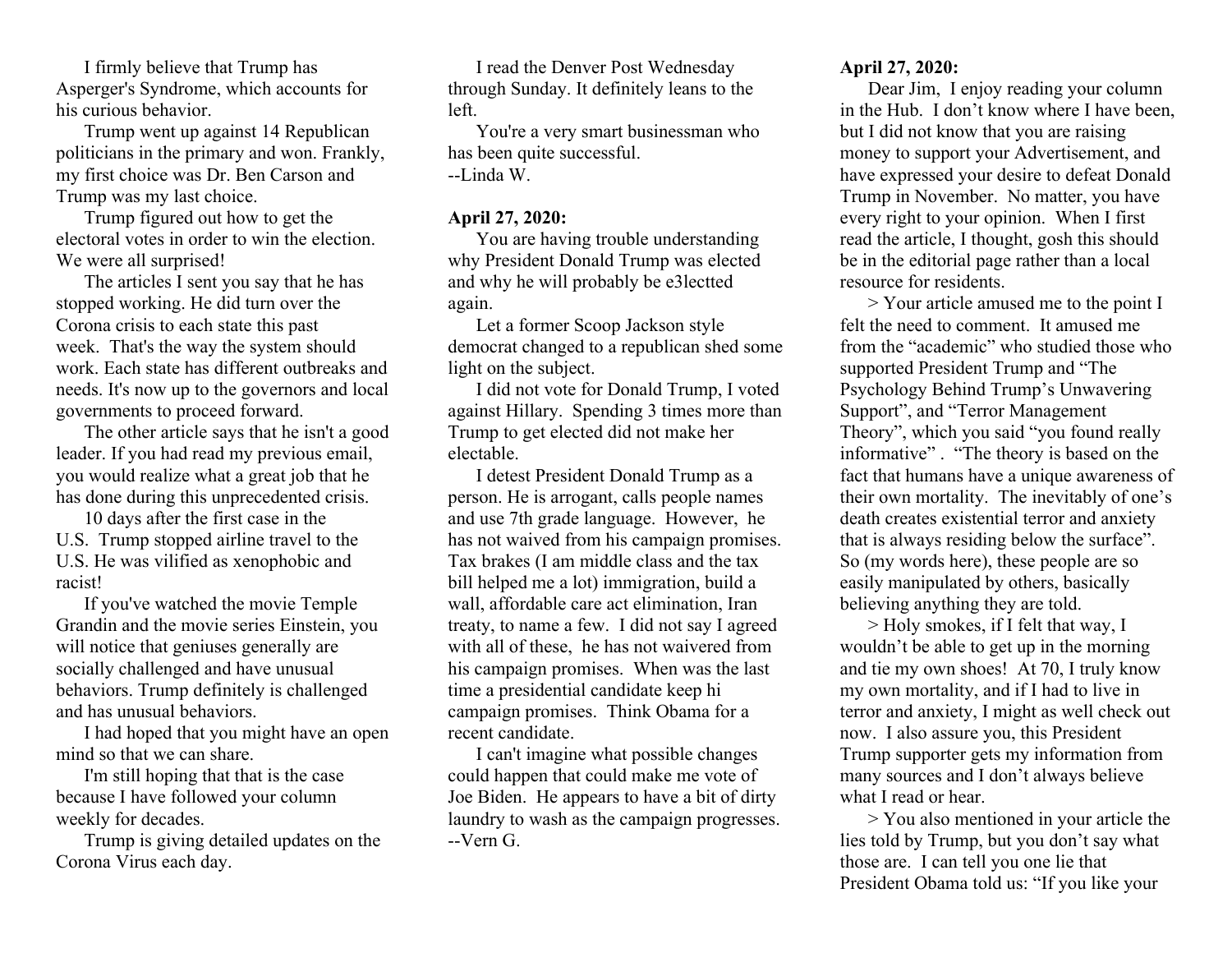Doctor, you'll be able to keep your Doctor". I lost my Doctor and my premiums sky rocketed after that promise of Obamacare.

> Jim, I guess my point is that you think one way and I may think another. That doesn't make you psychotic or me either. I respect your choice to believe as you choose. I don't have time to pursue TDS or if there is a "study" about it. I am trying to live my life as best I can as we maneuver through this pandemic.

> I hope your Real Estate business comes back strong and that all of America gets back to work and defeats this virus. Thanks for the chance to voice "my opinion".

--Therese R.

#### **April 28, 2020:**

Comrade Jim, how clever to mask your latest propaganda pap as an advertisement! Doing so excludes the "equal time/space" accorded to respondents who disagree with your symptoms of 'TDS' (Trump Derangement Syndrome). This latest offering qualifies as "false advertising" (fake news!) for faulty citations made. For starters, it was Hitler and his Minister of Propaganda, Goebels, who coined the phrase, "Tell a lie often enough and it will soon be accepted as truth"! Not Roy Cohn!! Doh? Trumps mentor?? The same Roy Cohn who was the chief counsel for J. McCarty's Anti American Activities Commission in the 50's? FYI, that Roy Cohn died in 1986!! Or, did you mean attorney COHEN who served the president early in first term? QPQ Joe is not the only lefty who lets facts get into way of truth!!

Still begging for donations, eh? Didn't do much for M. Bloomberg who spent a BILLION \$\$\$!!! Your stab at trying to convince readers that your take on today's political scene will, likewise, result in a swirly down the drain! Good money after bad!!

Lefties still don't get it!! Trump was not elected because of his resume! Patriots considered the alternative, her 'lowness' Hillary, and the choice was easy! Most did not want another term of socialist policy and further deceit and hypocrisy! Oh, and LIES!! "You can keep your Dr. You can keep your plan. And you will save \$2500 in premiums!" NOT!! And, a similar scenario is underway in this year's election which, in all likelihood,will have a similar result, especially with floundering QPQ Joe as a candidate.

FYI, I don't need to copy Fox News talking points which you suggested in latest response. You see, I am well versed in critical thinking skills which I was honored and grateful to be asked to teach high school students at local school. The objective was to assist students to learn HOW to think, not WHAT to think as you are attempting. If given the opportunity, my students would have great time analyzing your stabs at propagandizing today's events. Those who know HOW to think aren't buying your prattle. And, I am about ready to save over \$385 a year by dropping my subscription. Today, the only benefit I gain from getting the Post are the puzzles and some comics. Crappy sports (very little preps), lots of sub-varsity attempts to be like the NYT and Washington Post, and NO

objective local and state news! And, 99% dominant liberal op-ed pages! YUK!! --Bob D.

## **April 28, 2020:**

I have read your real estate columns for a long time and I admire your expertise in the field, as well as your ability to explain concepts clearly. I know that you are an intelligent and well informed man.

What I cannot understand is why you are so puzzled by the loyalty of Trump supporters. Though I did not vote for President Trump, I will in the coming election. Articles and condescending attitudes such as yours make me and others stronger Republicans. We are always portrayed as less educated and informed than Democrats, and the political correctness dictated to us by extreme libs pushes us even farther right.

I do not admire Trump personally, but I will support him as the Republican presidential candidate. I am convinced that he loves America and its people, and I feel that his view of America is more aligned with that of our forefathers than any Democrat. And I certainly cannot understand anyone's loyalty to Joe Biden. While Trump may not be exactly a "stable genius", Joe, at this point in his life, is not a genius, and he certainly is not stable! --Kay B.

## **April 30, 2020:**

You sir have TDS and I know you can't help yourself what with everything that comes out of Trumps mouth is challenged. Your comments about the injection is wrong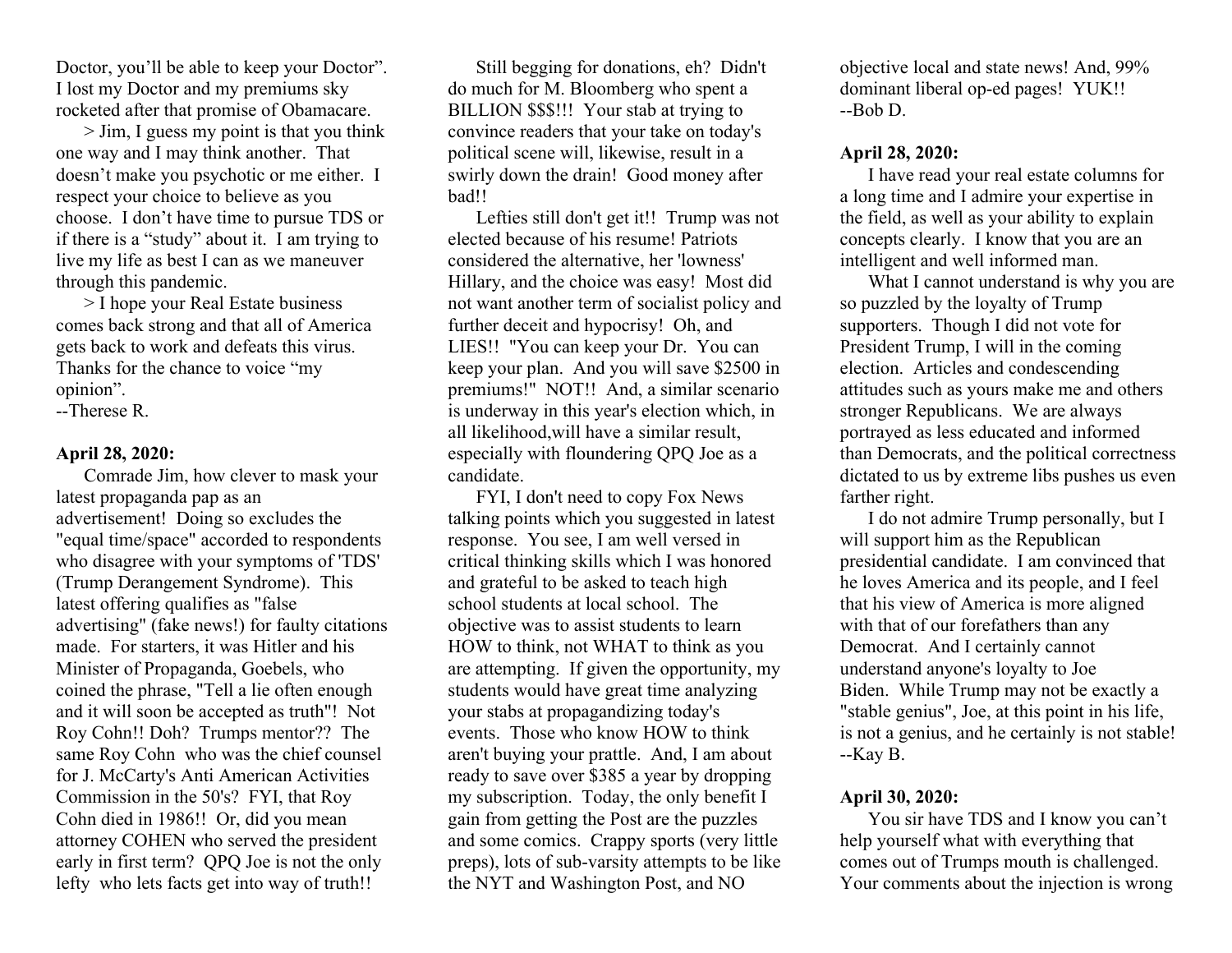and you know it if you watched the briefing., but then again it doesn't matter what he does or says he is the scapegoat.

As far as the media I would say the retractions come every day from the bs they are spouting or do you think it's right to lie to the american people all the time.

Your affinity for FOX news is laughable. The MSM loved Obama and never said anything bad about his administration but you can look up the corrupt justice dept anytime you wish and refer to General Flynn. That is just the tip of the iceberg.

You liberals are all alike, if I don't agree with you I'm wrong not you.

I can't wait for Nov 3rd 2020 to watch the MSM cry again --Alan M.

**April 30, 2020:** 

I read your screed in Yourhub with interest. To be plain: I'm not going to give fox talking points and don't want cnn nonsense in return. Let's talk.

Where I stand: Not a big fan of T nor a hater. Generally supportive of goals but not of his means. The man is a narcissist and needs to keep his mouth shut (and twitter fingers still). His refusal to say 'climate change' is as childish and unuseful as was Obama's refusal to say 'terrorist attack' or 'radical muslim terrorism'.

That said....

I believe this nation has always found the right leader for the times. By 2016, we as a people needed to realistically discuss and adjust several issues. Among them:

Someone needed to say it was time to fix our immigration system.

And question the need and efficacy of a web of treaties spawned 70 years ago in a cold war, and all the ensuing agreements we are party to..

And point out that China is an emerging world power and an opponent, not a poor country that needs our largely one sided help.

And that maybe we need to tap the brakes on the administrative micromanagement that has been coming out of Washington lately (from both parties).

Did Mr. T address these questions urbanely and with tact? No. But would they have have gotten attention if he did?

What I don't get is the hate. The man is our President like it or not, and no one in my memory (and I remember back to Eisenhower) has gotten such an avalanche of vitriol.

From the get go I have been trying to figure out if this guy is Captain Queeg or another Andrew Jackson. I am beginning to believe he is a transformative figure like Jackson. We'll see.... --Stan M.

## **April 30, 2020:**

I was trained as an engineer and have written many publications during my career. I was taught to be very careful to provide references for any citations and scientific data for any conclusions derived. In your political op ed today you assert that the president is a narcissist with no actual data or reference from licensed psychiatrists. You also resort to name

calling: "Lame stream media." Both of these are traits employed by the president which is one of the reasons that people are disappointed over his behavior. As I mentioned to you a week ago, I do not like the president or his behavior, and did to vote for him. But, neither do I like Hillary Clinton and did not vote for her. My comment above is not the staking out of a political position, it is only a comment to you that shrinking to the level of behavior of our president must hurt your business. Please be careful. --Dana C.

## **April 30, 2020:**

Since you are so intrigued by the psychology of Trump and his supporters, perhaps some introspection would do you good by delving into your own psyche and those of your loony left ilk. A good place to start is "The Liberal Mind: The Psychological Causes of Political Madness" by Lyle Rossiter, MD. Enjoy my review:

An excellent work on the psychology of political thought. Dr. Rossiter deftly delves into such areas as early childhood development, socialization, paranoia and narcissism to help explain what appears to be the incorrigible irrationality of liberal political thought. The insights provided by Dr. Rossiter give understanding into liberals' exasperating and seemingly infantile behavior patterns: their need for immediate gratification, their whining about imaginary victims and raging about imaginary villains, their pulling the blanket over their heads when confronted with real and immediate danger, their running to the government for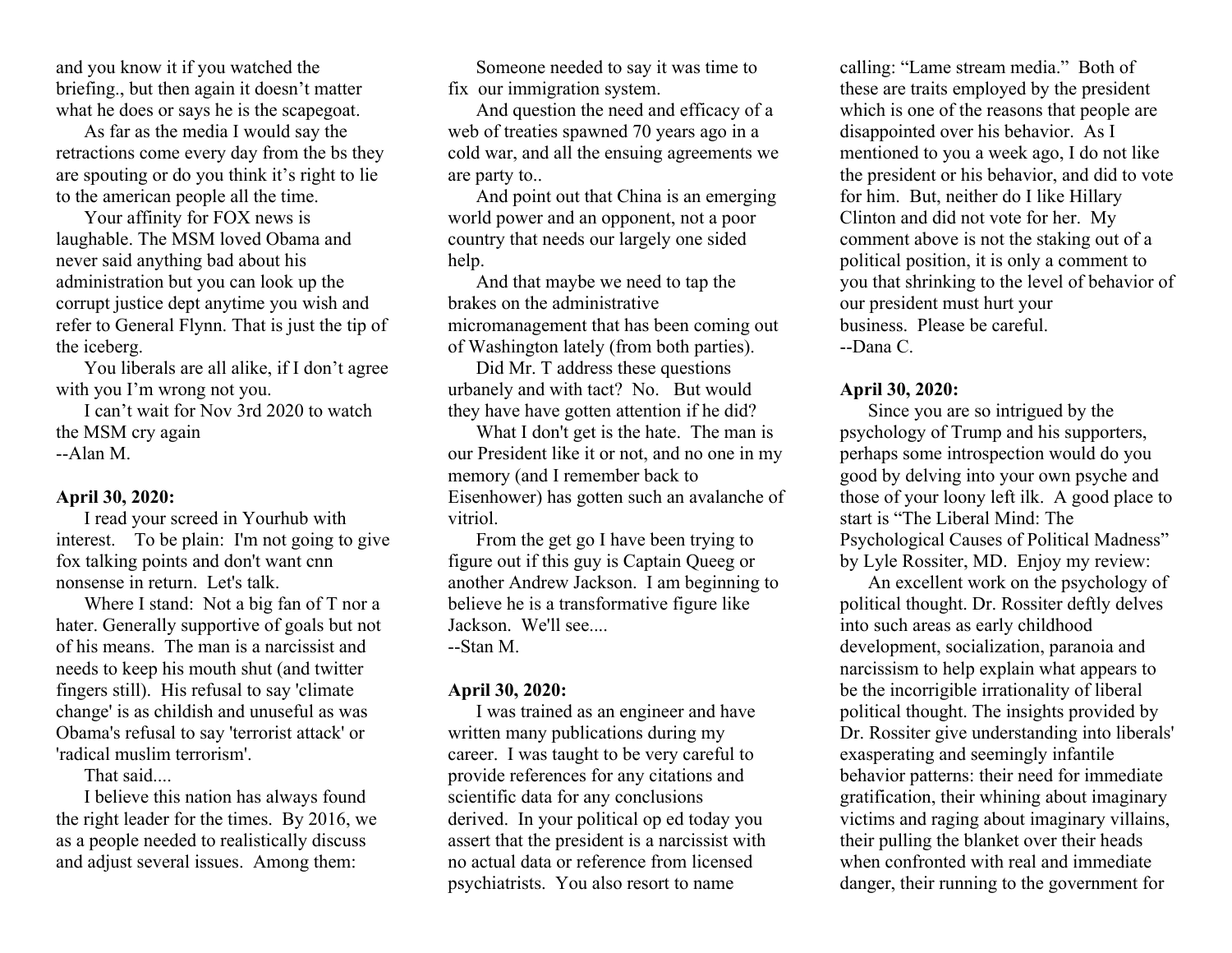immediate relief whenever stumbling on to life's inevitable foibles and adversities-- "mommy, mommy, make them stop", their hysterical, drama-queen, absolutist view of life.....

--Raoul D.

# **April 30, 2020**

I watched the left vilify Kavanaugh and now Hillary (the enabler) Clinton, Pelosi, Abrams, Gillibrand, Klobuchar and others give their unwavering support to Joe (Stinky Finger) Biden. The new mantra of the left is, Believe the women (when it fits our agenda). If the left didn't have double standards they would have no standards at all.

I attempted to watch CNN and MSNBC during Kavanaugh and impeachment, but their bias was overwhelming. In my opinion FOX is way more balanced than CNN and MSNBC. I recently met a very liberal woman who told me that she gets ALL of her news from Colbert and Trevor Noah.

The left tried to take down Trump before he even took office with a corrupt Obama FBI and CIA. I did not vote for Trump in 2016 but will be voting for him in 2020. --Robert M.

# **April 30, 2020:**

Your recent column regarding Trump supporters shows one of the many reasons that we Trump supporters are so steadfast in our support; one sided news and opinion journalists who continue to berate all things conservative. I notice that you criticized Fox News, but, of course, said nothing of the many TV programs that spin every word

and action of the President in a negative way. The fine reporters and analysts at CNN, for example. Or, The View. Or, SNL. Or, GMA. No wonder you are confused about our support of the man who stands up for the real people of America. --David B.

# **April 30, 2020:**

Jim: my view is one of logic. Most of the debate against trump falls into peripheralsecondary personal attack. When I compare trump against any alternatives, I fall back on my most overriding issue. What percentage of the GDP do you want to be total aggregate government spending? Secondly, what is the tipping point at which you are getting declining benefit from government? When you propose new government spending, do you prioritize Your argument into quantified dollars? Are your arguments based upon an endless supply of funds from government, which are derived from your personal income or wealth? And when you advocate for new government spending, what programs are you going to cut, in order to not march on, in the aggregate, towards government taking 100% of personal incomes or wealth?

Lastly, I can't definitively answer this one, is total aggregate government spending, city, county, state, federal- less double accounting from transfers, as a percentage a very crude indicator of what percentage of the average tax payer's income is going to govern him and is it worth while? In psychiatry, the goal of therapy is to get the patient to healthy autonomy. So, to me, the mental health, and autonomy, of the average

contributing tax payer citizen is the ultimate goal of government. He should never be left out of the equation.

Would love to here from you, but please no peripheral-secondary moralizing. The issue is much bigger than his highly fallible personality- the same as mine. For the record, I voted for the arrogant, serial philandering scamp last time, and will again, based upon the previous paragraph. --Anon.

## **April 30, 2020:**

Jim, I am writing to you because of the two articles you posted on yourhub in the Denver Post.

First of all, I want to recognize you for your real estate talents as you helped us buy a home and sold a home for us in 2014. My wife and I were very happy with the results of these transactions and still are.

Now we will talk about politics. First of all, the thing that attracted me to Donald Trump is the fact that he is not a politician and cares nothing about creating financial assets for himself. In fact he gives up his \$450k annual salary and gives it to charity. There is not another president in history that has done this. This man loves America and the people of America and wants nothing but good to come to the American people. He has accomplished more in 3 years as President than any other President. He will go down as being one of the best Presidents ever. This man will fight back against the unscrupulous politicians that every day are trying to unseat him, but the informed people of this country will not let this happen. This man will outwork any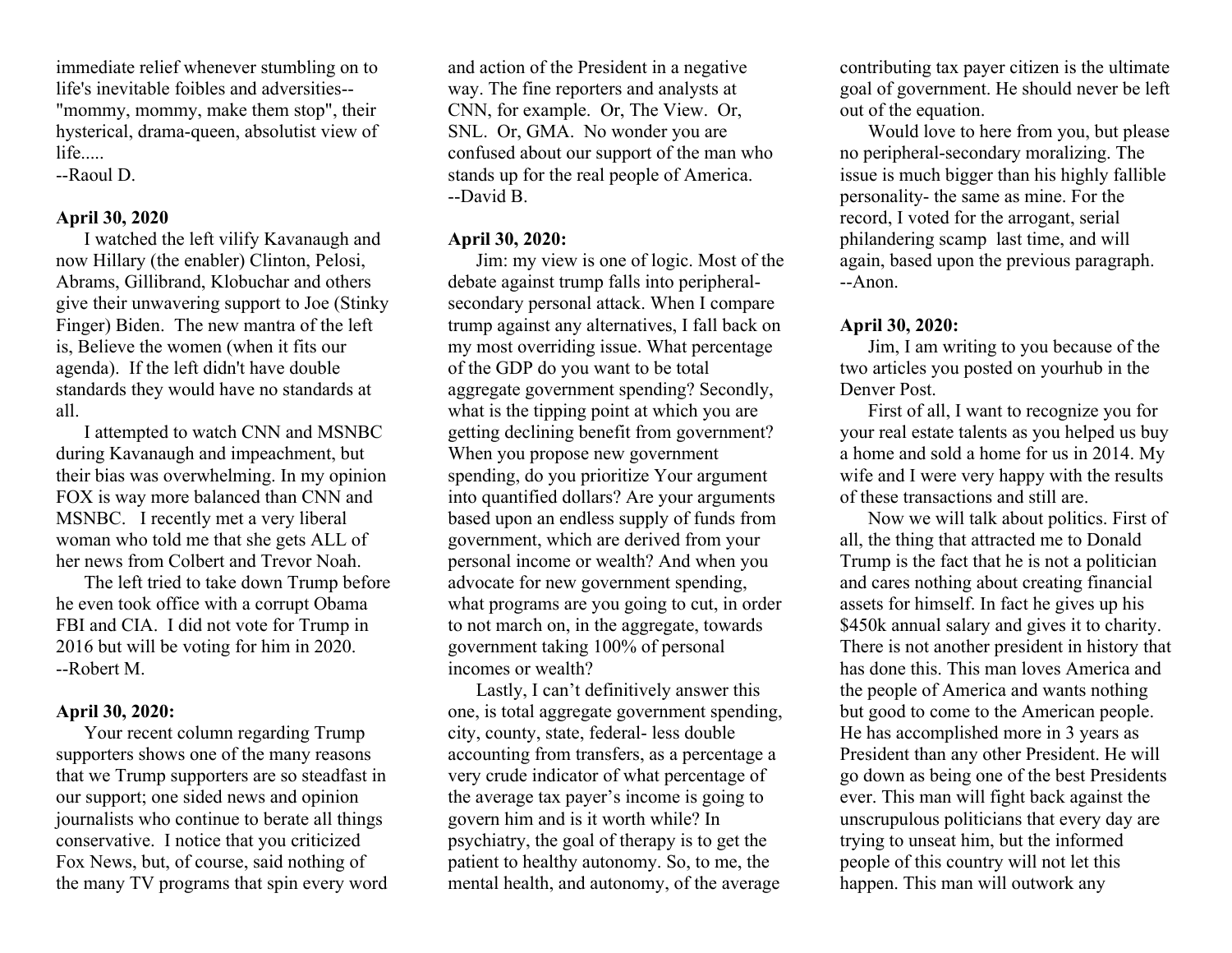opponent that will run against him. I hope and pray that Donald J Trump will be reelected in 2020.

Now let us talk about the Democratic Party and their Trump hating members who because of their far left if not communistic ideology are trying to unseat this president so they can get back into power and attempt to control the American people. Jim, I am really disappointed in your ideology and being misinformed as to Donald Trump.

--Larry B.

## **April 30, 2020:**

As a local businessman I have not written to you before, but do disagree with a number of your positions (such as the article some time ago where you advocated keeping the business property tax….one that hits businesses hard such as mine that are capital intensive, and I don't believe hit businesses such as yours very hard). I voted for Trump and will do so again. I do not like how he speaks in public or on Twitter, but his actions are better for business (again, my opinion), as opposed to our last President who told me that what I have worked hard to succeed at over 40 years was not built by me but rather society in general (remember the "you didn't build that" speech?)

Anyway, of course you are entitled to your opinion, as we all are. And actually, one thing I do appreciate is the fact that you support a small local business, the newspaper.

I would suggest, however, that you may not be able to track the number of customers you may lose as they would not necessarily contact you to advise as such. --David B.

# **April 30, 2020:**

MY QUESTION TO YOU IS WHY ARE YOU SUCH A TRMP HATER???

I HAVE CANCELLED MY DENVER POST SUBSCRIPTION. I AM TIRED OF THIS VERY BIASED PAPER, INCLUDING EDITORS, REPORTERS. ETC. GET OVER IT!!

REALLY DO WE WANT BIDEN TO BE PRESIDENT. WHILE MS. CLINTON WAS ENDORSING HIM HE WAS NODDING OFF!! I SAW IT WITH MY OWN EYES.

Now the biased media refuses to ask Biden about the claim of a possible forced rape. Where is the ME TOO movement? They were so eager to persecute Bret Kavanaugh with no credible witnesses.

Oh yes, the Hunter Biden deal with Ukraine. (Interesting – but no questions asked by the biased media). The Democrats were too busy with impeaching a President.

YOU, AS PART OF THE MAIN STREAM MEDIA GIVES NO CREDIT TO THE STRONGEST PRESIDENT we have had TO STAND UP FOR THE MIDDLE CLASS. OUR ECONOMY WAS REBUILT. AFTER THE FORMER PRESIDENT GAVE MILLIONS TO IRAN. AND NOTHING TO THE MIDDLE CLASS. WHAT A FARCE. Please Mr. Smith quit taking out ads and giving out false advertising. YOUR DEMOCRATIC CONGRESS WAS TOO BUSY WITH

IMPEACHMENT TO DO ANYTHING FOR THE PEOPLE. ALSO I MUST SAY Nancy Pelosi LIVING IN her MANSIONS WITH WALLS AND EATING PREMIER ICE CREAM. REALLY GIVE ME A BREAK!!!.

He took a stand on illegal immigration and the media and so called democrats persecuted him for stating the truth. Thank god with so many out of work that he has stopped immigration all together until the pandemic is controlled.

He closed our border to China and Joe Biden said it was wrong and he was racist. Now Mr. Biden is singing a different tune.

Yes, Mr. Smith why are you such a TRUMP hater.

--Jackie K.

## **May 3, 2020:**

I don't accept that Donald Trump caused deaths by promoting the drug hydroxychloroquine. The drug had been given to patients with malaria and it was not killing them, so it makes no sense that it would kill patients with the coronavirus. The patients who received it were obviously very sick to begin with. There had been others who claimed to have recovered after receiving it, so there was some hope it could work. Of course it wasn't proven.

Nothing was proven to cure or prevent the coronavirus, and that would take a year or two of tests. If he had not promoted it, I can hear the democrats screaming that Donald Trump was killing patients by refusing to try a drug that might have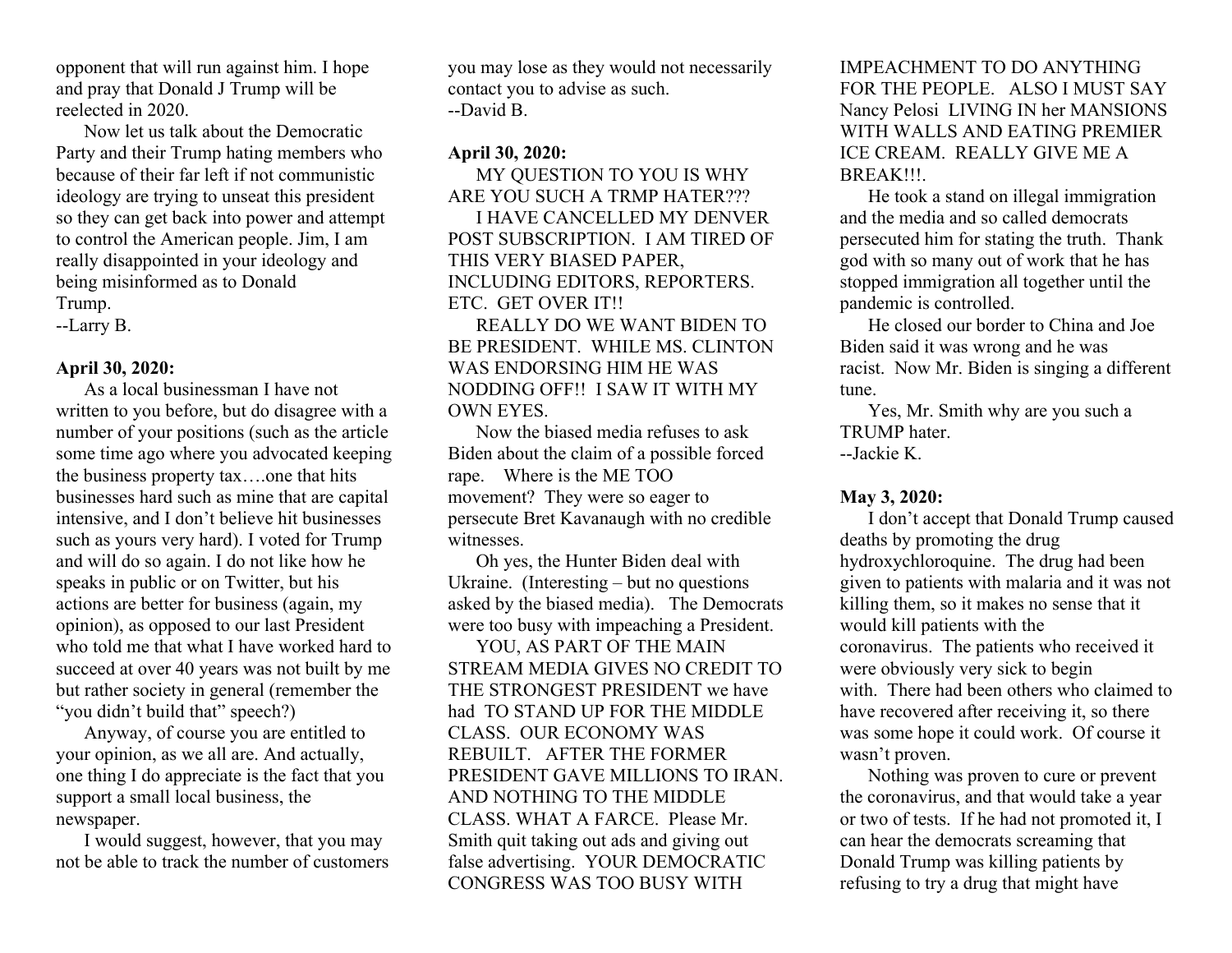worked. Why have you not given him credit for saving lives by his quick action banning flights from China and other areas, providing needed equipment and building temporary hospitals in areas of infection?

Oh, one more question: Have your ads changed anyone's mind yet? --Gerald M.

## **May 5, 2020:**

I will try to make this "short and sweet". Therefore, my comments will be referring to your piece as they were written by you.

Mind you, it is not all my analysis. I am sending this to you what has actually been happening by your "left" supporters and socalled psychologist (who are ONLY giving THEIR opinion on Pres. Trump). Their summery on him is no more accurate than our summery on Joe Biden is (who is obviously having some senility problems). It is a fascinating area of academic study these days. Since the main stream media has stated that they will not subject their viewers to hear all the lies that our President is telling, is quite the excuse for them not WANTING their viewers to hear "possibly" the TRUTH or another viewpoint. As Pilot asked Our Lord: "Truth, what is the Truth?" Hmmm That question seems to fall on what everyone WANTS the truth to actually BE. As "your guess is as good as mine", so is the "truth" about life in general. Christians believe in the 10 Commandments and the Beatitudes as their truth guidelines. Those who are trying to dismiss any freedom of religion in this country obviously do not. It can also be said of our Bill of Rights and our Constitution. One's interpretation may not

necessarily be the same as others. By the way, the reason why NBC, ABC and CBS do not have any opinion shows during the evening is because they have only ONE opinion. No different than our colleges preventing conservative speakers on their campuses......they demand only ONE opinion - - THEIR opinion. Your "entertainment programs will NEVER surpass the good old fashioned "family" shows that were covered in the 60's, 70's and 80's. People are sick of "reality shows" and family shows being replaced by horrible episodes of violence, killings and sex. No wonder our children are so messed up.

The journalistic investigative findings brought forth to the American people from conservative stations SHOULD be done by YOUR main stream media as well. It sounds like they are NOT doing their jobs FOR us, the American people, in bringing forth THE TRUTH. Many topics are shared on these radio and TV stations that one will never hear from the left. They are either too embarrassed or embedded too deeply into this "deep state" conspiracy against Pres. Trump and all he is fighting for us. May I list a few?????

Twisting conservative words and statements to fit your agenda

The "Me Too" movement, for only those who fit your agenda (conservative women do not count).

Equality among the sexes, for only those who fit your agenda (conservative women do not count - Sarah Palin)

Green New Deal, for only those who agree with AOC statements and demands.

Abortion issue: who cares about the science of conception or if "infanticide" is used. No scientific proof in seeing a full born baby! ! Or that they can FEEL pain as early as 14 to 20 weeks into the pregnancy. God forbid if this was an animal being dissected or left on a table to die on its own from starvation. SAVE the tiny fish in California rather than SAVE the Human BABIES. I dare you to check into the Financials of Planned Parenthood. They SAY that the poor cannot afford to have abortions. So WHY do they charge beginning at \$400 and up depending upon the size of the baby?

This organization does NOT need tax payer funding. They do NO other service by abortions. Essential during this pandemic?? While others are fighting to SAVE lives? I think not.

Free China drones flying over our cities to gather info and document our actions. No harm here, says our ignorant smart people. More of our so called freedoms lost.

Drivers licenses for any illegal who wants one....no harm here. More votes for the Progressive movement (since they cannot buy off all the American people with THEIR lies of "They are not voting"). Destroy our "rule of law" in this country when it comes to illegals destroying our health system, our legal system, our jobs, our school system, our housing. FYI.....what they did in their own countries, they are doing it here and it is NOT according to OUR rules and regulations. Build walls in other countries but NEVER in this country. OPEN BOARDERS....more voters..... YEAHH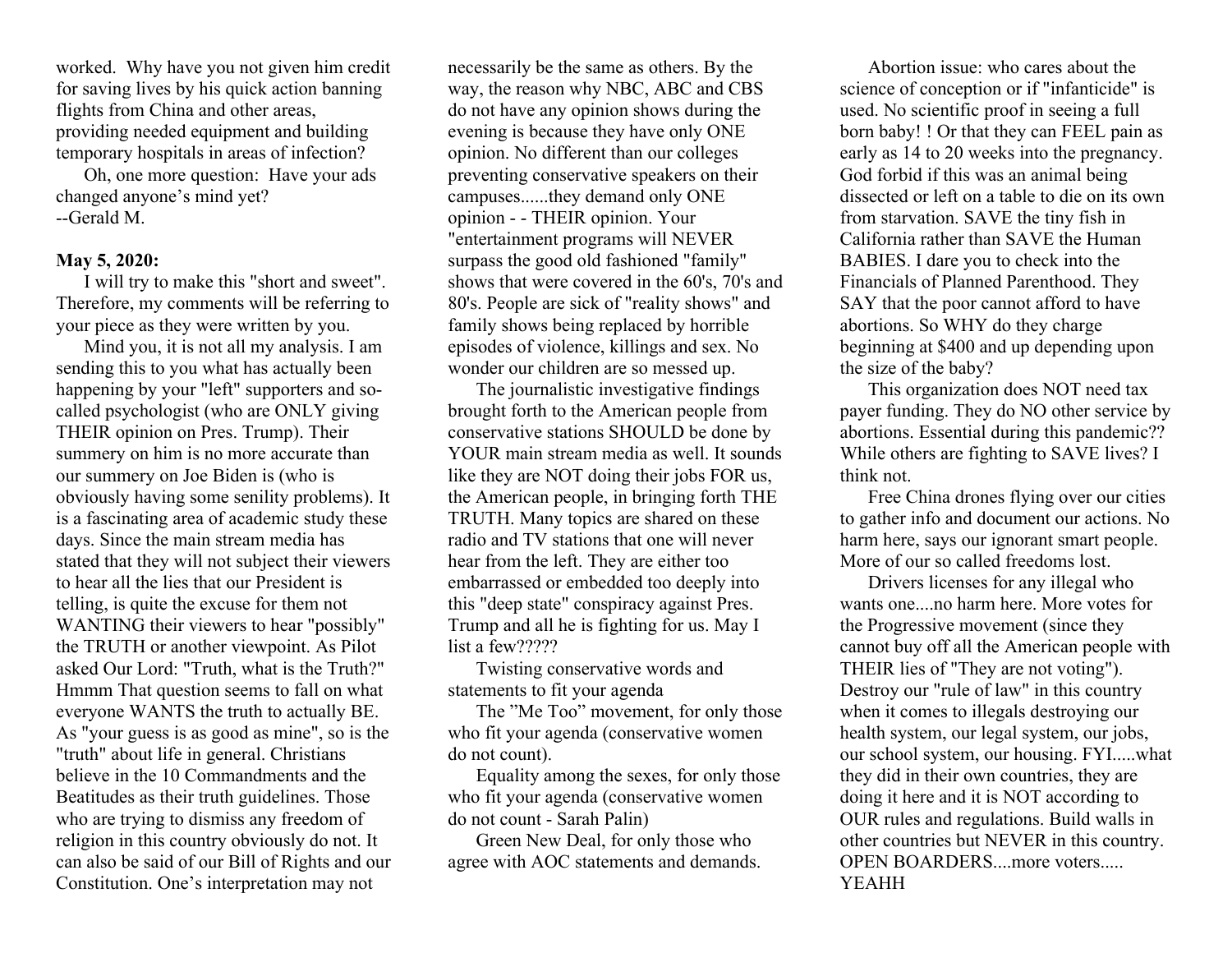FBI: Fidelity, Bravery and Integrity...HA What they did to Pres. Trump was disgraceful. What was done to this country during the 8 years of Obama was disgraceful. What was done to Sanders by the Clintons was disgraceful. What Hillary did as Sec. of State and our Bengazi heros was disgraceful. What was done to Judge Thomas and to Judge Kavanaugh was disgraceful. I could go on and on. What the "Black Panthers", Antifa, and George Soros mob employees have done across our nation is disgraceful. How the media is using this Covid virus to advance their agenda is disgraceful (not according to AOC).

All the media had to do was "FOLLOW THE MONEY". Amazing after Hillary lost the election how their famous Foundation disappeared. It is amazing how all who profess that this world will end in 10 to 12 years (that began 25 years ago), that those people have built and moved into big mansions and are still flying on their private planes. Why would they do that if they actually believed what they are spitting out to us constantly? Poor Greta. She is a product of this horrible lie that has taken her childhood away from her. And most of all, poor General Flynn. I pray to God that there will be accountability for those who have destroyed his life and the lives of every person who just happens to be a good person working in our government.

You know, Mr. Smith, my family USE to be diehard Democrats. So, I followed in their steps UNTIL I actually paid attention to what was happening around our country and globally. Back in the 70's I researched our "New World Order". From then until

now, I can see how it has played out. The name "Progressive Movement" USE to be the "Communist Movement" until they changed it to a more appealing name. I paid attention to "The Rules for Radicals" and "Margaret Sanger". What happened was Trump. Obama was picked to set in motion that needed to be done....to our government system (Brennan, Van Jones, etc.), to our health care system, to dumbing down our children in their schools, to more being dependent upon government, to distrusting our police departments, getting rid of those who were "deplorables" and stripping away religious "rights" in this country through Obamacare. All that was lacking was to get rid of Americans having guns so that "martial law" could take over (sounds like China to me). Let in the Muslims, but not the Christians. Let them all come in....who cares, as long as the progressives are in charge forever and ever AMEN.

Enjoy your blindness. I am sure that as more unfolds regarding the corruption from the deep state, many will still say that they are nothing but lies. History is being taken from our youth, so no one will EVER know the truth. Will they! ! Our colleges have made sure of that. --Julie

## **Follow-up email May 5, 2020:**

I am not surprised that you are thinking this way. You apparently did not notice that I was mainly internalizing the Clinton/Obama/Progressive/CNN/MSNBC/ NBC/ABC/CBS view of the world as I have observed during my many voting years. If the Trump/Fox view happens to be the same

as mine, so be it. I can usually tell who is a Democrat/Progressive and who is a Republican by their combative communication. I have observed those who are being called "racist" by many who have no idea how to even use that word. A habit has been formed by those who use it. It is their "go to word" when they have no truth behind them at all. I find that most of them are angry individuals who have nothing better to do than to downgrade or hate others "just" because of their different opinions. That "holier than thou" attitude absorbs their mind in every area in their life.

 Actually, I find it quite amusing to watch Trump and the media. It is a ping pong game as to who can out demean the other. You see, the media is not use to having anyone at all question their motives. Trump is not a politician and that is why so many follow him. He thinks like normal people think and speaks like normal people speak. They know that he has their back in trying to help them from the mess made from holier than thou representatives who claimed they would treat them fairly. That does not come from any Trump/Fox view. It is what it is. The progressives have to destroy him. He has messed up THEIR Progressive plans for THEIR future. As an astute observer, this is what I believe to be my factual statements.

 Nice sharing with you, --Julie

#### **Follow-up email May 6, 2020:**

Yes, climate change. As I stated previously, it is a no brainer that one should not believe that the world would end in 10 to 12 years. The ones pushing this in their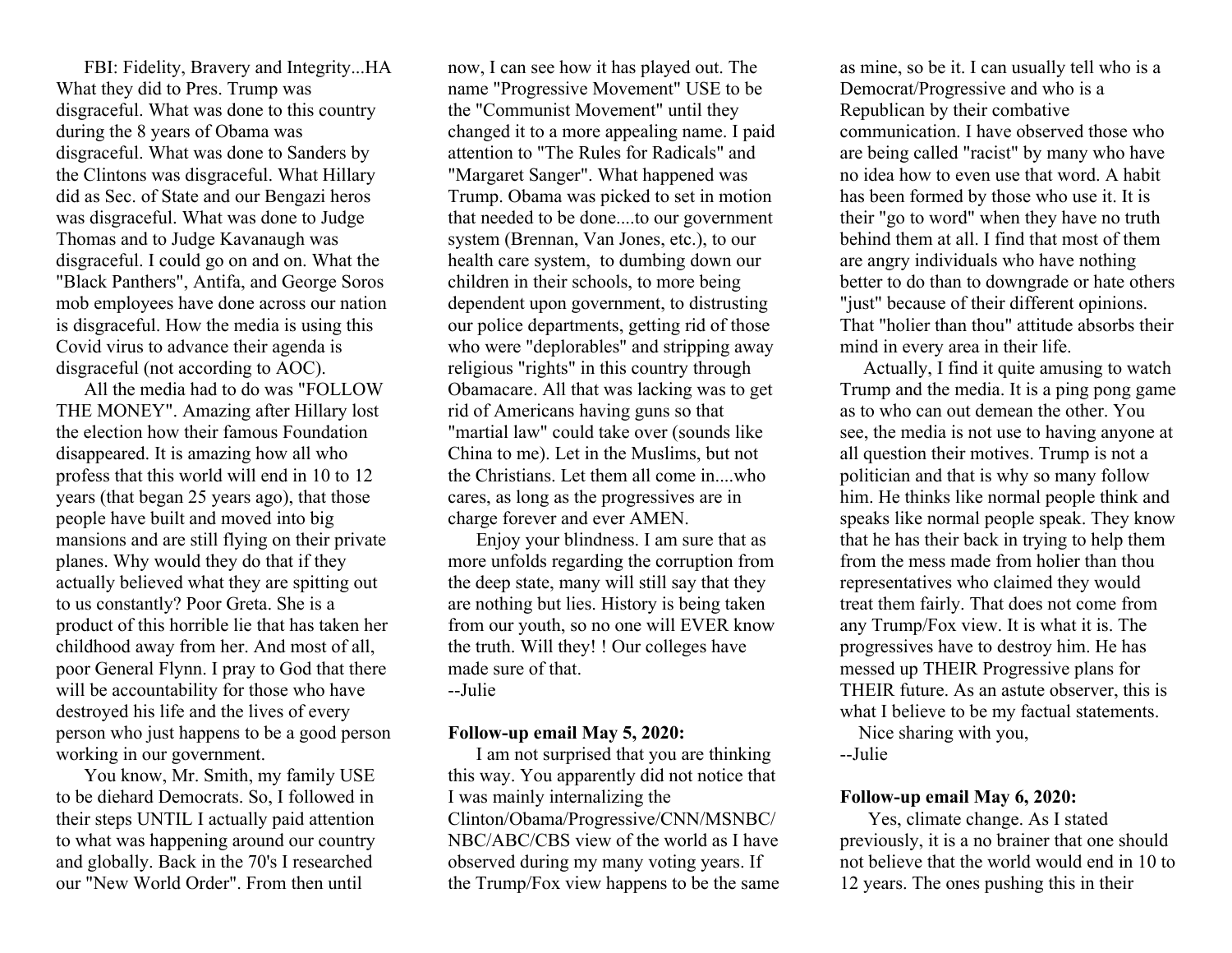agenda are the ones that are hypocritical about it. Only God can predict when we will end. The "holier than thou" pushers are unrealistic in their so called "green new deal", etc. etc., when it comes to addressing this issue. OF COURSE this planet is being destroyed by garbage in our waters, fumes from our vehicles, refineries stinking up our air, blah, blah, blah. No one has ever denied this (including Trump). This also, by the way, should include the cities that are allowing trash, human shit and needles to be all over the sidewalks that do more contamination than a cow that eliminates its own gas.

These uber activists, disguised as "those who think they know better", truly believe that this is a crisis that they can never let go to waste (as Obama has mentioned several times). Heck, AOC even mentioned it recently how wonderful it is that our oil companies are finally shut down to PROVE that the air is better now. Great! Thank goodness it is beginning to warm up. Life will be so much better without heat in the winter months. I can also see Sanders, Pelosi, Clintons, etc. turn in their private planes to ride in cars that have to be recharged every 2 to 300 miles. Oh, sorry, we won't have any electricity either with no power plants. What will we eat with no tractors running? The Amish should be jumping for joy over AOC's Green New Deal.

So, back to Trump's harshest legacy….. I wish he COULD snap his fingers and everyone would instantly become responsible human beings and follow through with common sense actions of

disposing their own waste materials, etc. It would be great if Mother Nature obeyed the "human powers that be" and did not follow through with its normal every other century changes in weather patterns. Hasn't anyone ever listened to our weather channels? I have never claimed to be a very smart individual, but my gosh, can people actually be so stupid to believe some of the crap that the Progressives are whining about constantly? They are such "downers" when it comes to anything or anyone who wishes to think for themselves, work for a living, have beautiful families, be dependent on NO one and choose to worship their God IN PUBLIC, as well as in their places of worship without any condemnation from haters who protest this freedom. Why can't they just shut the heck up and get on with their own lives without trying to ruin the lives of others. This also goes with those who choose to be "patriotic" and hang this countries flag if they want to. Anyone who becomes an American through citizenship, who came from a country filled with evilness without the freedoms that we offer, will never understand why anyone would vote in Socialist ways into this country that will only ruin lives here for everyone, except for those with their agenda in mind.

No, Mr. Smith. This will not be President Trump's harshest legacy. Actually, I fear for his life or that of his family. They are hated so badly by those who saw the Clinton administration as their final stepping stone in the completion of their agenda. THAT, my friend, is what is really scary. --Julie

#### **Follow-up email May 7, 2020:**

First I must apologize for something I shared in last evenings e-mail to you. I should not have stated that people are "stupid" in their beliefs. I know that some indoctrination has been going on for several decades in our school systems (I use to work in one). Also, if this country had journalist that actually did their job in reporting the "who, what, when and how", and NOT giving THEIR opinions and views, then maybe more, who do NOT have any cable news stations, might actually be able to HEAR these facts and determine for themselves what the truth might be in THEIR own minds. I do know that the "Journalism" books are not being used in our high schools today as they were in the past. There is a reason why all schools should have debates in order to teach our children how to think for themselves, make decisions for themselves and also, to learn how to deal with those who do not share what they may be believing in. There can be consequences to our beliefs, if we don't handle them in the right way. Please understand my reason for apologizing.

 As for hearing that Trump was chosen by God. . . Hmm I seem to remember Democrats saying that about Obama as well (remember the Roman columns at Mile Hi?), that HE was the chosen one (maybe not by God, but certainly by SOMEONE with power). There was some reason why ALL of his records were not allowed to become public knowledge (college grades, application forms, etc., etc.). He definitely was not scrutinized like past presidential runners have been. If one would really